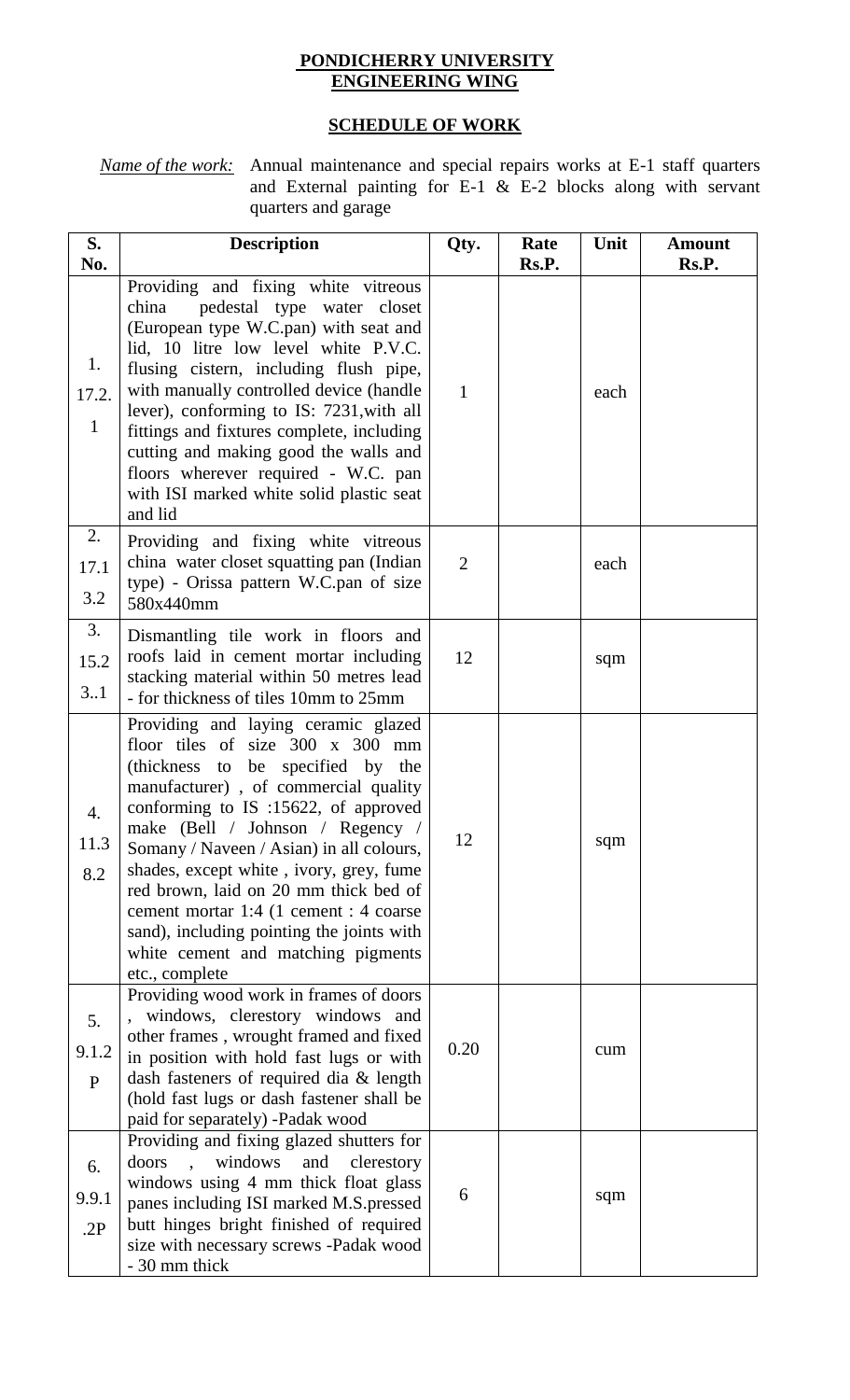| 7.<br>9.16.<br>1.1P | Providing and fixing 25 mm thick<br>shutters for cup board etc - panelled or<br>panelled & glazed shutters - Padak<br>wood including ISI marked anodised<br>aluminium butt hinges with necessary<br>screws.                                                                                                                                                                                                                                                                                                                                                                                                                                                                                                                                                                                                                                                                                                                                                                                                                                                                                                                                                                                                                                                                                                                                                                                                                                                                                                                                                                     | 3  | sqm   |  |
|---------------------|---------------------------------------------------------------------------------------------------------------------------------------------------------------------------------------------------------------------------------------------------------------------------------------------------------------------------------------------------------------------------------------------------------------------------------------------------------------------------------------------------------------------------------------------------------------------------------------------------------------------------------------------------------------------------------------------------------------------------------------------------------------------------------------------------------------------------------------------------------------------------------------------------------------------------------------------------------------------------------------------------------------------------------------------------------------------------------------------------------------------------------------------------------------------------------------------------------------------------------------------------------------------------------------------------------------------------------------------------------------------------------------------------------------------------------------------------------------------------------------------------------------------------------------------------------------------------------|----|-------|--|
| 8.<br>9.12<br>0.1   | Providing and fixing factory made panel<br>PVC door shutter consisting of frame<br>made out of M.S.tubes of 19 gauge<br>thickness and size of 19 mm x 19 mm<br>for styles and 15 $x15$ mm for top &<br>bottom rails. M.S.frame shall have a<br>coat of steel primers of approved make<br>and manufacture. M.S. frame covered<br>with 5 mm thick heat moulded PVC 'C'<br>channel of size 30mm thickness, 70 mm<br>width out of which 50 mm shall be flat<br>and 20 mm shall be tapered in 45 degree<br>angle on both side forming styles and 5<br>mm thick, 95 mm wide PVC sheet out<br>of which 75 mm shall be flat and 20 mm<br>shall be tapered in 45 degree on the<br>inner side to form top and bottom rail<br>and 115 mm wide PVC sheet out of<br>which 75 mm shall be flat and 20 mm<br>shall be tapered on both sides to form<br>lock rail. Top, bottom and lock rails<br>shall be provided both side of the panel.<br>10mm (5 mm x 2) thick, 20 mm wide<br>cross PVC sheet be provided as gap<br>insert for top rail & bottom rail,<br>panelling of 5 mm thick both side PVC<br>sheet to be fitted in the M.S. frame<br>welded / sealed to the styles & rails with<br>$7 \text{ mm}$ (5 mm + 2 mm) thick x 15 mm<br>wide PVC sheet beading on inner side,<br>and joined together with solvent cement<br>adhesive. An additional 5 mm thick<br>PVC strip of 20 mm width is to be stuck<br>on the interior side of the 'C" Channel<br>using PVC solvent<br>adhesive<br>etc.<br>complete manufacturer's specification &<br>drawing - 30mm thick plain PVC door<br>shutters | 9  | sqm   |  |
| 9.<br>9.11<br>9     | Providing and fixing factory made<br>P.V.C. door frame of size 50x 47 mm<br>with a wall thickness of 5mm, made out<br>of extruded 5 mm rigid PVC foam<br>sheet, mitred at corners and joined with<br>2 nos, of 150mm long brackets of 15<br>x15 mm M.S. square tube, the vertical<br>door frame profiles to be reinforced<br>with 19 x19 mm M.S.square tube of 19<br>gauge, EPDM rubber gasket weather<br>seal to be provided through out the<br>frame. The door frame to be fixed to<br>the wall using M.S. screws of $65 / 100$<br>size,<br>complete<br>mm<br>as<br>per<br>manufacturter's specification                                                                                                                                                                                                                                                                                                                                                                                                                                                                                                                                                                                                                                                                                                                                                                                                                                                                                                                                                                      | 20 | metre |  |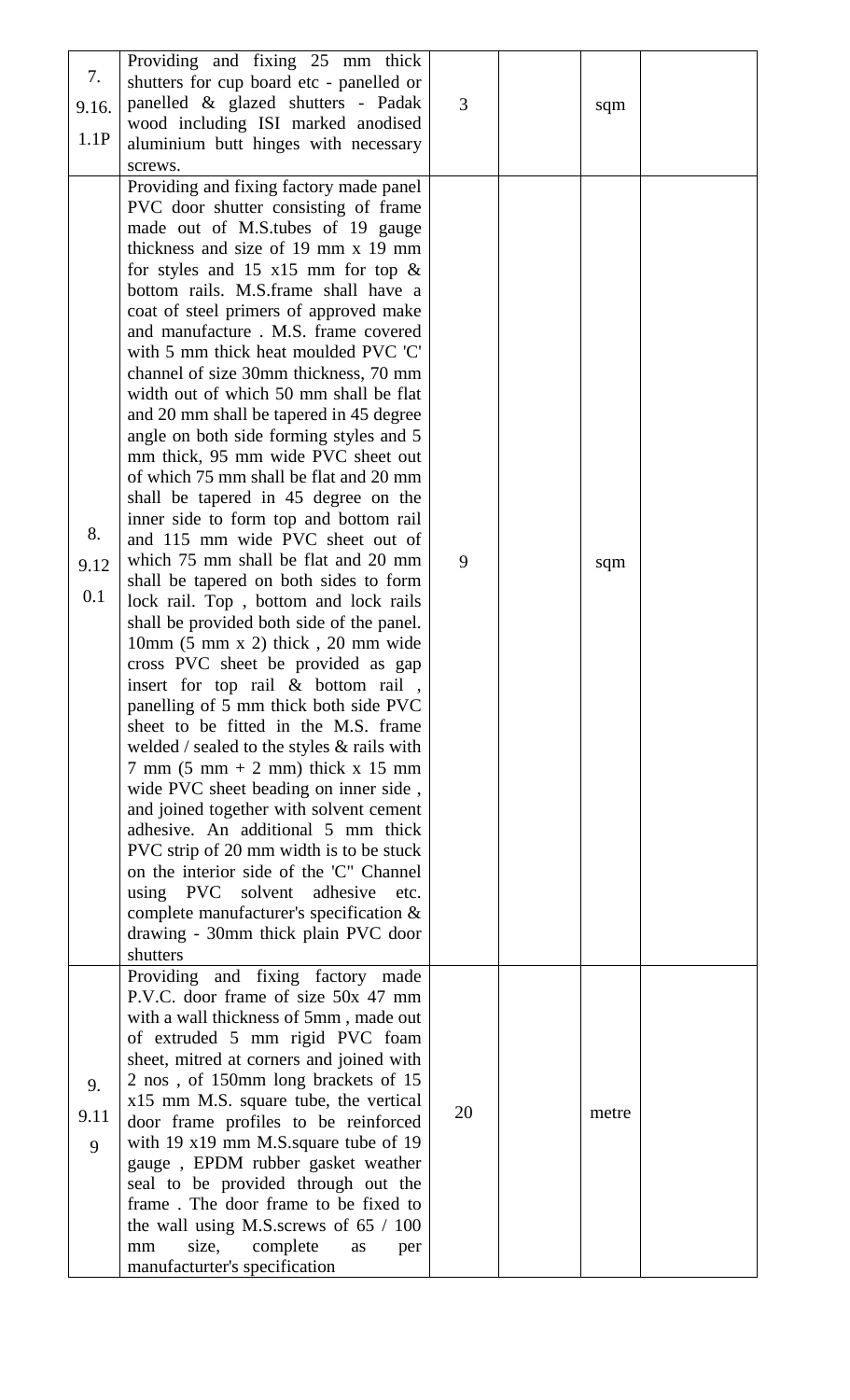| 10.<br>18.5    | Providing and fixing PTMT bib cock of<br>approved quality and colour - 15mm<br>nominal bore, 86 mm long, weighing | $\tau$          | each |  |
|----------------|-------------------------------------------------------------------------------------------------------------------|-----------------|------|--|
| 4.1            | not less than 88gms                                                                                               |                 |      |  |
| 11.            |                                                                                                                   |                 |      |  |
| 18.6           | Providing and fixing PTMT angle stop<br>cock 15 mm nominal bore, weighing not                                     | 9               | each |  |
| $\overline{3}$ | less than 85 gms                                                                                                  |                 |      |  |
| 12.            | Providing and fixing PTMT pillar cock                                                                             |                 |      |  |
| 18.5           | of approved quality and colour - 15 mm                                                                            | $\mathbf{1}$    | each |  |
| 6.1            | nominal bore, 107 mm long, weighing                                                                               |                 |      |  |
|                | not less than 110 gms                                                                                             |                 |      |  |
|                | Providing 40 X 5 mm flat iron hold fast<br>40 cm long including fixing to frame                                   |                 |      |  |
| 13.            | with 10 mm diameter bots, nuts and                                                                                |                 |      |  |
|                | wooden plugs and embeddings in                                                                                    | 12              | each |  |
| 9.53           | cement concrete block 30 x 10 x 15 cm<br>1:3:6 mix (1 cement : 3 coarse sand : 6                                  |                 |      |  |
|                | graded stone aggregate 20mm nominal                                                                               |                 |      |  |
|                | size)                                                                                                             |                 |      |  |
| 14.            | Providing and fixing 600x450<br>mm<br>beveled edge mirror of superior glass                                       |                 |      |  |
| 17.3           | (of approved quality) complete with                                                                               | $\overline{2}$  | each |  |
| $\mathbf{1}$   | 6mm thick hard board ground fixed to                                                                              |                 |      |  |
|                | wooden cleats with C.P.brass screws<br>and washers complete                                                       |                 |      |  |
|                | Providing and fixing P.V.C.low level                                                                              |                 |      |  |
| 15.            | flushing<br>cistern<br>with<br>manually                                                                           |                 |      |  |
| 17.1           | controlled<br>device<br>(handle lever)<br>conforming to IS:7231, with all fittings                                | $\overline{2}$  | each |  |
| 8.1            | and fixtures complete - 10 litre capacity                                                                         |                 |      |  |
|                | -white                                                                                                            |                 |      |  |
|                | Providing and fixing Stainless steel<br>AISI 304 (18/8) kitchen sink as per IS                                    |                 |      |  |
| 16.            | 13983 with C.I.brackets and stainless                                                                             |                 |      |  |
| 17.1           | steel plug 40mm, including painting of                                                                            | $\mathbf{1}$    | each |  |
| 0.2.2          | fittings<br>and brackets, cutting<br>and<br>making good the walls wherever                                        |                 |      |  |
|                | required - kitchen sink without drain                                                                             |                 |      |  |
|                | board - 610x460 mm bowl depth                                                                                     |                 |      |  |
|                | $200$ mm<br>Providing and fixing ISI marked flush                                                                 |                 |      |  |
|                | door shutters conforming to $IS: 2202$                                                                            |                 |      |  |
|                | (Part 1) non - decorative type, core of                                                                           |                 |      |  |
| 17.            | block board construction with frame of<br>1 st class hard wood and well matched                                   |                 |      |  |
| 9.21.          | commercial 3 ply veneering with                                                                                   | 5               | sqm  |  |
| $\overline{2}$ | vertical grains or cross bands and face<br>veneers on both faces of shutters - 30                                 |                 |      |  |
|                | thick including ISI marked<br>mm                                                                                  |                 |      |  |
|                | butt hinges<br><b>Stainless</b><br>Steel<br>with                                                                  |                 |      |  |
|                | necessary screws                                                                                                  |                 |      |  |
| 18.            | Extra for providing lipping with teak<br>wood battens 25 mm minimum depth on                                      | $5\overline{)}$ | sqm  |  |
| 9.23           | all edges of flush door shutters (over all                                                                        |                 |      |  |
|                | area of door shutter to be measured)<br>Providing and fixing panelled                                             |                 |      |  |
| 19.            | <sub>or</sub><br>panelled and glazed shutters for doors,                                                          | 2               | sqm  |  |
| 9.5.1          | windows,<br>and clerestory windows,                                                                               |                 |      |  |
|                | including ISI marked M.S.pressed butt                                                                             |                 |      |  |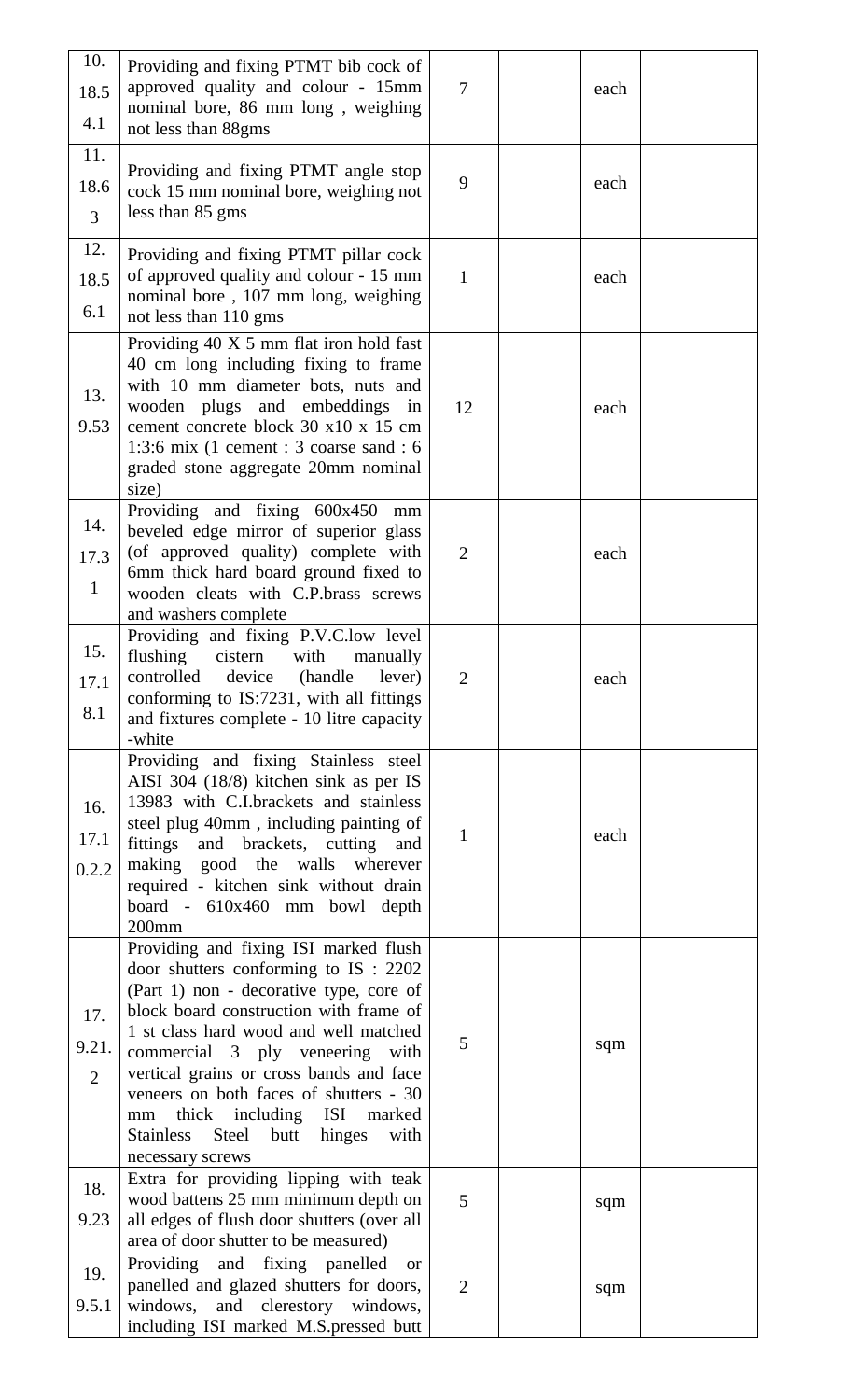| .1P            |                                                                     |                |      |  |
|----------------|---------------------------------------------------------------------|----------------|------|--|
|                | hinges bright finished of required size                             |                |      |  |
|                | with<br>necessary<br>screws,<br>excluding                           |                |      |  |
|                | panelling which will be paid for                                    |                |      |  |
|                | separately, all complete - Padak wood -                             |                |      |  |
|                | 35 mm thick shutters                                                |                |      |  |
|                |                                                                     |                |      |  |
|                | Providing and fixing panelling<br><b>or</b>                         |                |      |  |
|                | panelling and glazing in panelled or                                |                |      |  |
|                | panelled and glazed shutters for doors,                             |                |      |  |
| 20.            |                                                                     |                |      |  |
| 9.7.1          | windows and clerestory windows (area                                | $\overline{2}$ | sqm  |  |
|                | of opening for panel inserts excluding                              |                |      |  |
| P              | portion inside grooves or rebates to be                             |                |      |  |
|                | measured). Panelling for panelled or                                |                |      |  |
|                |                                                                     |                |      |  |
|                | panelled and glazed shutters 25 mm to                               |                |      |  |
|                | 40 mm thick - Padak wood                                            |                |      |  |
|                | Providing and fixing wash basin with                                |                |      |  |
|                | C.I. brackets, 15mm C.P. brass pillar                               |                |      |  |
|                |                                                                     |                |      |  |
| 21.            | taps ,32 mm C.P.brass waste of standard                             |                |      |  |
|                | pattern, including painting of fittings                             |                |      |  |
| 17.7.          | and brackets ,cutting and making good                               | $\overline{2}$ | each |  |
|                | the walls wherever required - white                                 |                |      |  |
| 6              |                                                                     |                |      |  |
|                | vitreous china anglet back wash basin                               |                |      |  |
|                | size 400x400 mm with single 15mm                                    |                |      |  |
|                | C.P. brass pillar tap                                               |                |      |  |
|                | Replastering and finishing the damaged/                             |                |      |  |
| 22.            |                                                                     |                |      |  |
|                | cutting portion of the alround window/                              | 5              | Nos. |  |
| <b>MR</b>      | ventilator frame wall etc. complete as                              |                |      |  |
|                | directed                                                            |                |      |  |
| 23.            |                                                                     |                |      |  |
|                | Taking<br>out doors, windows<br>and                                 |                |      |  |
| 15.1           | clerestory window shutters (steel or                                | 5              | each |  |
|                | wood) including stacking within 50                                  |                |      |  |
| 3.1            |                                                                     |                |      |  |
|                | metres lead - of area 3 sqm and below                               |                |      |  |
|                | Dismantling<br>doors,<br>windows<br>and                             |                |      |  |
| 24.            | clerestory windows (steel or wood)                                  |                |      |  |
|                |                                                                     |                |      |  |
| 15.1           | shutter including chowkhats, architrave,                            | 5              | each |  |
|                | holdfasts etc. complete and stacking                                |                |      |  |
| 2.1            |                                                                     |                |      |  |
|                |                                                                     |                |      |  |
|                | within 50 metres lead - of area 3 sqm                               |                |      |  |
|                | and below                                                           |                |      |  |
|                | Providing and fixing aluminium tower                                |                |      |  |
|                | bolts, ISI marked, anodised (anodic                                 |                |      |  |
| 25.            |                                                                     |                |      |  |
| 9.97.          | coating not less than grade AC 10 as per                            | $\overline{4}$ | each |  |
|                | IS :1868), transparent or dyed to                                   |                |      |  |
| $\overline{2}$ | required colour or<br>shade,<br>with                                |                |      |  |
|                | necessary screws etc. complete - 250                                |                |      |  |
|                | $x10$ mm                                                            |                |      |  |
|                |                                                                     |                |      |  |
|                | Providing and fixing aluminium handles                              |                |      |  |
| 26.            | , ISI marked, anodised (anodic coating                              |                |      |  |
| 9.10           | not less than grade AC 10 as per IS :                               | 16             | each |  |
|                | 1868) transparent or dyed to required                               |                |      |  |
| 0.1            |                                                                     |                |      |  |
|                | colour or shade, with necessary screws                              |                |      |  |
|                | etc, complete - 125 mm                                              |                |      |  |
|                | Providing and fixing aluminium sliding                              |                |      |  |
| 27.            | door bolts, ISI marked, anodised (                                  |                |      |  |
|                |                                                                     |                |      |  |
| 9.96.          | anodic coating not less than grade AC                               | $\overline{4}$ | each |  |
|                | 10 as per IS : 1868), transparent or dyed                           |                |      |  |
| $\overline{2}$ | to required colour or shade, with nuts                              |                |      |  |
|                | and screws etc complete - 250 X 16 mm                               |                |      |  |
|                |                                                                     |                |      |  |
| 28.            | Providing and fixing aluminium tower                                |                |      |  |
|                | bolts, ISI marked, anodised (anodic                                 | 8              | each |  |
| 9.97.          | coating not less than grade AC 10 as per                            |                |      |  |
| $\overline{4}$ | IS :1868), transparent or dyed to<br>required colour or shade, with |                |      |  |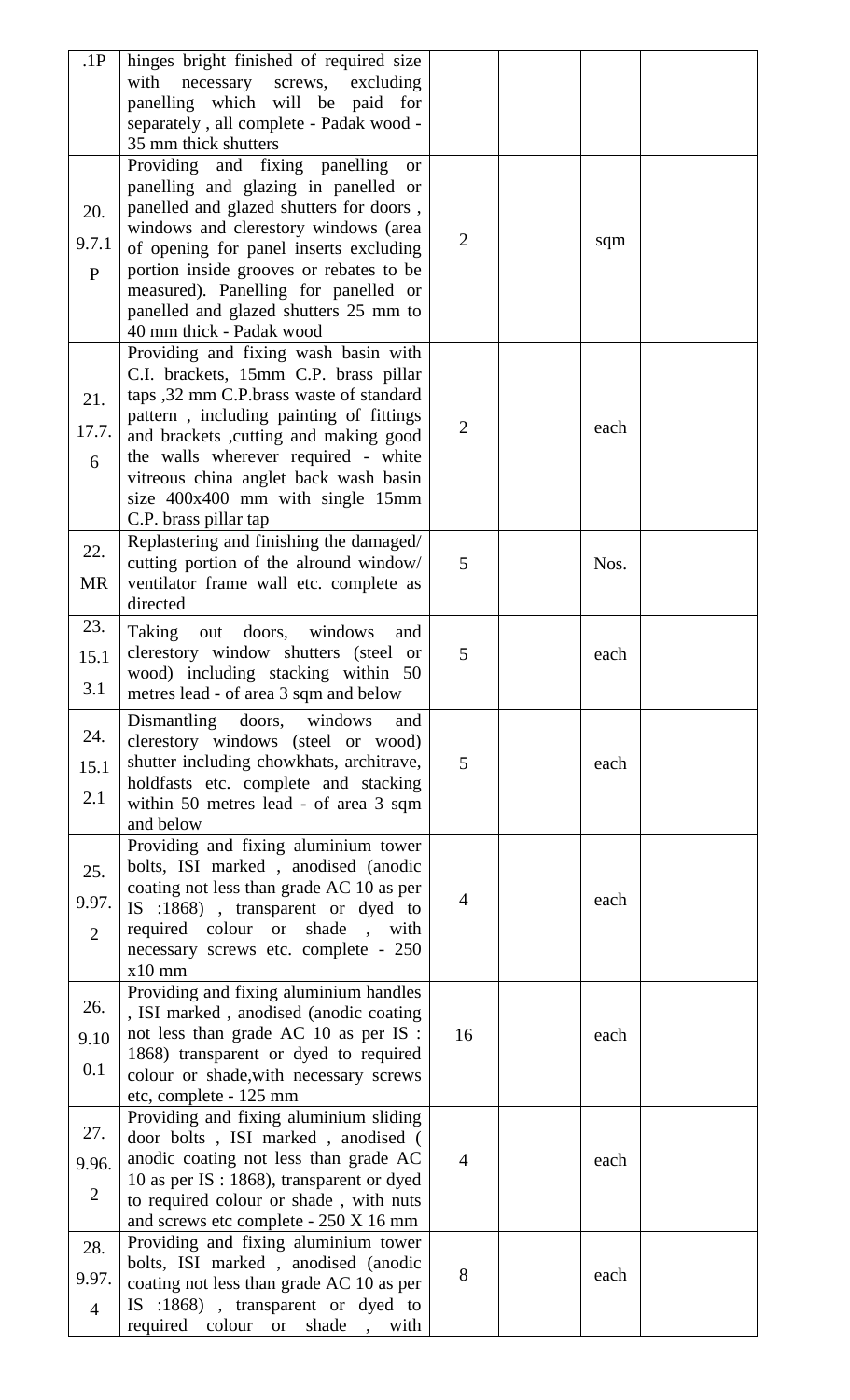|                | necessary screws etc. complete - 150<br>$x10$ mm                                       |                |       |  |
|----------------|----------------------------------------------------------------------------------------|----------------|-------|--|
|                |                                                                                        |                |       |  |
|                | Providing and fixing aluminium tower                                                   |                |       |  |
| 29.            | bolts, ISI marked, anodised (anodic                                                    |                |       |  |
| 9.97.          | coating not less than grade AC 10 as per<br>IS :1868), transparent or dyed to          | 10             | each  |  |
| $\overline{5}$ | required colour or<br>shade<br>with                                                    |                |       |  |
|                | necessary screws etc. complete - 100<br>$x10$ mm                                       |                |       |  |
| 30.            | Providing and fixing magnetic catcher                                                  |                |       |  |
| 9.11           | of approved quality in cupboard / ward<br>robe shutters, including fixing with         | $\overline{2}$ | each  |  |
| 4.1            | necessary screws etc complete - Triple                                                 |                |       |  |
| 31.            | strip vertical type                                                                    |                |       |  |
| 9.67.          | Providing and fixing oxidised M.S. hasp<br>and staple (safety type) conforming to      | $\mathbf{1}$   | each  |  |
|                | IS : 363 with necessary screws etc                                                     |                |       |  |
| $\mathbf{1}$   | complste - 150 mm                                                                      |                |       |  |
| 32.            | Providing and fixing aluminium<br>hanging floor door stopper, ISI marked               |                |       |  |
| 9.10           | , anodised (anodic coating not less than                                               | $\overline{4}$ | each  |  |
| 1.2            | grade AC $10$ as per IS : $1868$ )<br>transparent or dyed to required colour           |                |       |  |
|                | and shade with necessary screws etc                                                    |                |       |  |
|                | complete - Twin rubber stopper<br>Providing and fixing ASTM<br>pipes                   |                |       |  |
|                | including<br>all ASTM<br>plain&<br>brass                                               |                |       |  |
| 33.            | threaded fittings i/c fixing the pipe with<br>clamps at 1.00m spacing. This includes   |                |       |  |
| 18.9.          | jointing of pipes & fitting with one step                                              | 61             | metre |  |
| 12             | ASTM solvent cement and testing of                                                     |                |       |  |
|                | joints complete (Internal work exposed<br>on wall ) - 25mm nominal outer dia           |                |       |  |
|                | pipes                                                                                  |                |       |  |
|                | Providing and fixing ASTM pipes<br>including all ASTM plain &<br>brass                 |                |       |  |
| 34.            | threaded fittings i/c fixing the pipe with                                             |                |       |  |
| 18.9.          | clamps at 1.00m spacing. This includes<br>jointing of pipes $\&$ fitting with one step | 6              | metre |  |
| 13             | ASTM solvent cement and testing of                                                     |                |       |  |
|                | joints complete (Internal work exposed<br>on wall ) - 32mm nominal outer dia           |                |       |  |
|                | pipes                                                                                  |                |       |  |
|                | Providing and fixing ASTM valve of                                                     | $\mathbf{1}$   | Each  |  |
| 35.            | approved quality $-32$ mm dia                                                          |                |       |  |
|                | Providing and fixing on wall face                                                      |                |       |  |
| 36.            | unplasticised rigid PVC rain water pipes                                               |                |       |  |
| 12.4           | conforming to IS: 13592 Type A,                                                        | 12             | metre |  |
| 1.1            | including jointing with seal<br>ring<br>conforming to IS: 5382, leaving 10mm           |                |       |  |
|                | gap for thermal expansion, (i) Single                                                  |                |       |  |
| 37.            | socketed pipes - 75mm diameter<br>Providing and fixing on wall face                    |                |       |  |
|                | unplasticised rigid PVC rain water pipes                                               | 24             | metre |  |
| 12.4           | conforming to IS: 13592 Type A,<br>including jointing with seal ring                   |                |       |  |
| 1.2            | conforming to IS: 5382, leaving 10mm                                                   |                |       |  |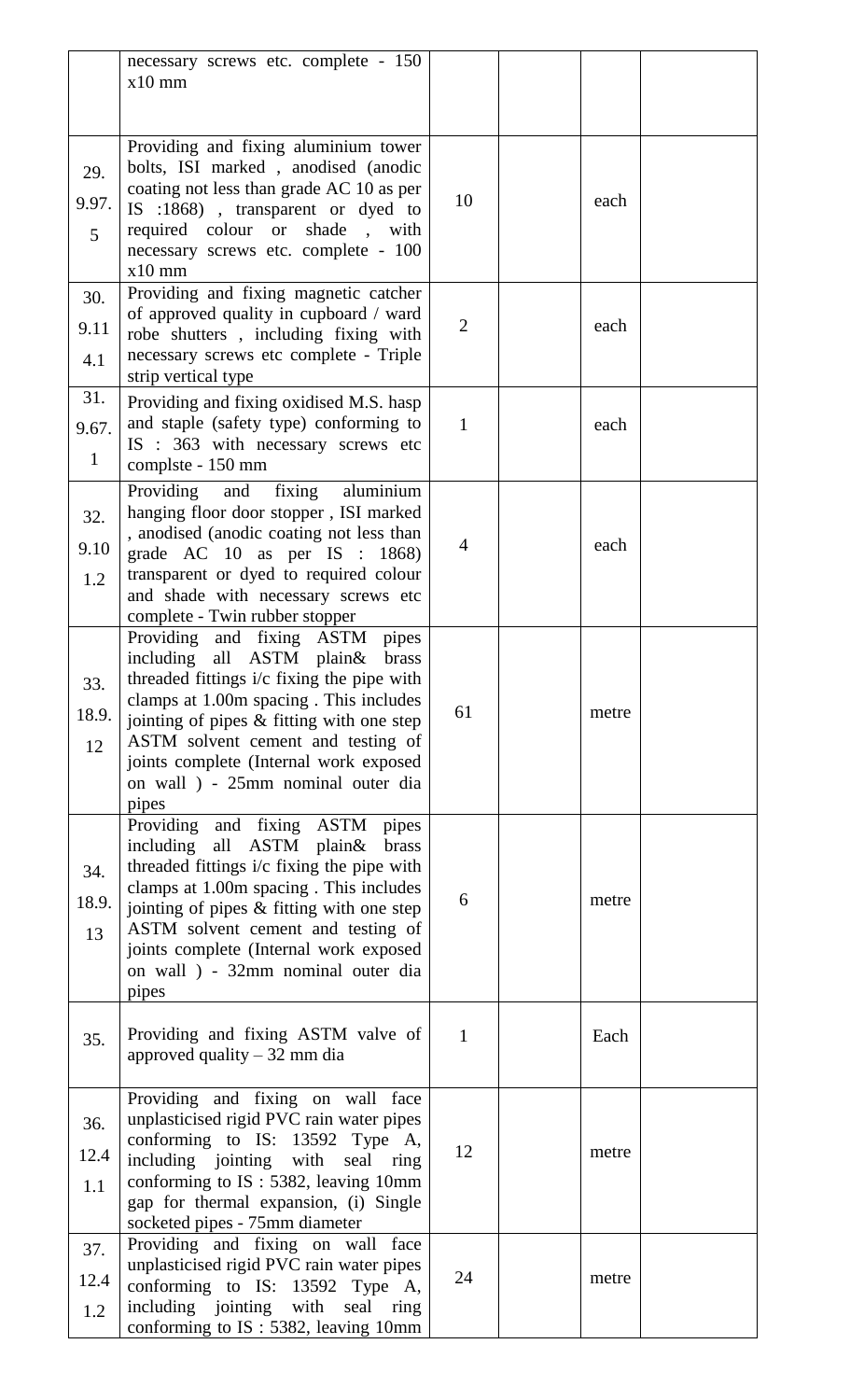|                              | gap for thermal expansion, (i) Single                                                                                                                                                                                                                                                                                                                                                                                                                                                                 |      |       |  |
|------------------------------|-------------------------------------------------------------------------------------------------------------------------------------------------------------------------------------------------------------------------------------------------------------------------------------------------------------------------------------------------------------------------------------------------------------------------------------------------------------------------------------------------------|------|-------|--|
|                              | socketed pipes - 110 mm diameter                                                                                                                                                                                                                                                                                                                                                                                                                                                                      |      |       |  |
|                              |                                                                                                                                                                                                                                                                                                                                                                                                                                                                                                       |      |       |  |
| 38.<br>12.4<br>3.1           | Providing and fixing unplasticised -<br>PVC pipe clips of approved design to<br>unplasticised- PVC rain water pipes by<br>means of 50x50x50mm hard wood<br>plugs, screwed with M.S. screws of<br>required length, including cutting<br>brickwork and fixing in cement mortar<br>1:4 (1 cement : 4 coarse sand) and<br>making good the wall etc., complete -<br>$75$ mm                                                                                                                                | 12   | Each  |  |
| 39.<br>12.4<br>3.2           | Providing and fixing unplasticised -<br>PVC pipe clips of approved design to<br>unplasticised- PVC rain water pipes by<br>means of 50x50x50mm hard wood<br>plugs, screwed with M.S. screws of<br>required length, including cutting<br>brickwork and fixing in cement mortar<br>1:4 ( 1 cement : 4 coarse sand) and<br>making good the wall etc., complete -<br>110mm                                                                                                                                 | 24   | each  |  |
| 40.<br>2.35.<br>4.1          | and injecting chemical<br>Diluting<br>emulsion<br>for<br><b>POST</b><br>CONSTRUCTIONAL<br>anti-termite<br>treatment (excluding the<br>cost<br>of<br>chemical emulsion) - Treatment of<br>existing masonry using chemical<br>emulsion @ one litre per hole at 300mm<br>interval including drilling holes at 45<br>degree and plugging them with cement<br>mortar $1:2$ (1 cement : 2 coarse sand) to<br>the full depth of the hole - with<br>chlorpyriphos / lindane E.C. 20% with<br>1% concentration | 132  | metre |  |
| 41.<br>2.34.<br>$\mathbf{1}$ | Supplying chemical emulsion in sealed<br>containers including delivery<br>as<br>specified - Chlorpyriphos / lindane<br>emulsifiable concentrate of 20%                                                                                                                                                                                                                                                                                                                                                | 22   | litre |  |
| 42.<br>16.9<br>$\theta$      | Polishing the existing mosaic floor with<br>Power polisher to a high degree of<br>polish as to be perfectly smooth                                                                                                                                                                                                                                                                                                                                                                                    | 145  | sqm   |  |
| 43.<br>16.1<br>$00\,$        | Acid cleaning for the existing Mosaic<br>floors, glazed tiles work and removing<br>the stains and decays to give a glassy<br>look etc complete (The Acid used shall<br>be 32% concentrated hydrochloric acid<br>after taking on the precautionary<br>measures)                                                                                                                                                                                                                                        | 48   | sqm   |  |
| 44.<br>14.4<br>3             | Removing white or colour wash by<br>scrapping<br>and sand papering and<br>preparing the surface smooth including<br>necessary<br>repairs<br>scratches<br>to<br>etc.complete                                                                                                                                                                                                                                                                                                                           | 1536 | sqm   |  |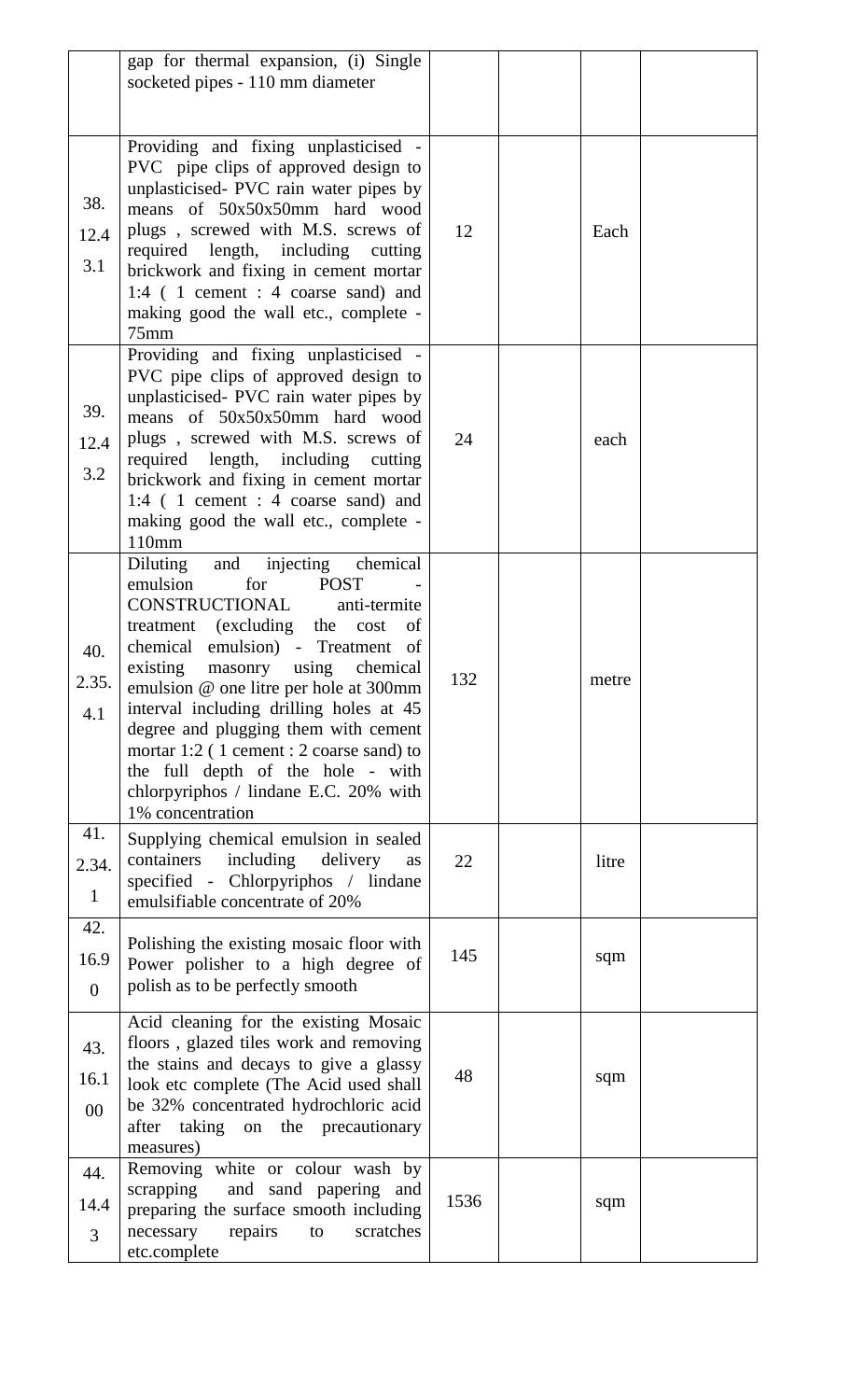| 45.<br>13.4<br>3.1             | Applying one coat of water thinnable<br>cement primer of approved brand and<br>manufacturer on wall surface - water<br>thinnable cement primer                                                                                                                                                                                                                            | 1536           | sqm   |  |
|--------------------------------|---------------------------------------------------------------------------------------------------------------------------------------------------------------------------------------------------------------------------------------------------------------------------------------------------------------------------------------------------------------------------|----------------|-------|--|
| 46.<br>AR                      | Wall painting with plastic emulsion<br>paint of<br>approved brand<br>and<br>manufacture to give an even shade- two<br>or more coats on old work.                                                                                                                                                                                                                          | 540            | sqm   |  |
| 47.<br>14.5<br>3.1C            | Wall painting with plastic emulsion<br>Commercial - of approved brand and<br>manufacture to give an even shade -<br>One or more coats on old work                                                                                                                                                                                                                         | 145            | sqm   |  |
| 48.<br>14.5<br>8.1             | French spirit polishing - one or more<br>coats on old work                                                                                                                                                                                                                                                                                                                | 12             | sqm   |  |
| 49.<br>13.5<br>0.1             | Applying priming coat - with ready<br>mixed pink or grey primer of approved<br>brand and manufacture on wood work<br>(hard and soft wood)                                                                                                                                                                                                                                 | 34             | sqm   |  |
| 50.<br>13.6<br>1.1             | Painting with synthetic enamel paint of<br>approved brand and manufacture to give<br>an even shade - Two or more coats on<br>new work                                                                                                                                                                                                                                     | 34             | sqm   |  |
| 51.<br>14.5<br>4.1             | Painting with synthetic enamel paint of<br>approved brand and manufacture of<br>required colour to give an even shade -<br>One or more coats on old work                                                                                                                                                                                                                  | 190            | sqm   |  |
| 52.<br>14.1.<br>$\mathbf{1}$   | Repairs to plaster of thickness 12mm to<br>20mm in patches of area 2.5 sq. metres<br>and under including cutting the patch in<br>proper shape, raking out joints and<br>preparing and plastering the surface of<br>the walls complete including disposal of<br>rubbish to the dumping ground within<br>50 metres lead - with cement mortar 1:4<br>(1 cement : 4fine sand) | 8              | sqm   |  |
| 53.<br>4.1.3                   | Providing and laying in position cement<br>concrete of specified grade excluding<br>the cost of centering and shuttering - all<br>work upto plith level - 1:2:4 (1 cement :<br>2 coarse sand : 4 graded stone aggregate<br>20mm nominal size)                                                                                                                             | 5              | cum   |  |
| 54.<br>5.9.5                   | Centering and shuttering including<br>strutting, propping etc and removal of<br>form for - Lintels, beams, plinth beams<br>s girders, bressumers and catilevers                                                                                                                                                                                                           | 5              | sqm   |  |
| 55.<br>13.1.<br>$\overline{2}$ | 12mm cement plaster of mix -1:6 (1)<br>cement: 6 fine sand)                                                                                                                                                                                                                                                                                                               | 5              | sqm   |  |
| 56.<br>11.1<br>3.1             | Providing and fixing glass strips in<br>joints of terrazo / cement concrete floors<br>- 40mm wide and 4mm thick                                                                                                                                                                                                                                                           | 74             | metre |  |
| 57.                            | Engagement of labour for cleaning the<br>bushes, removing the unwanted plants                                                                                                                                                                                                                                                                                             | $\overline{4}$ | No.   |  |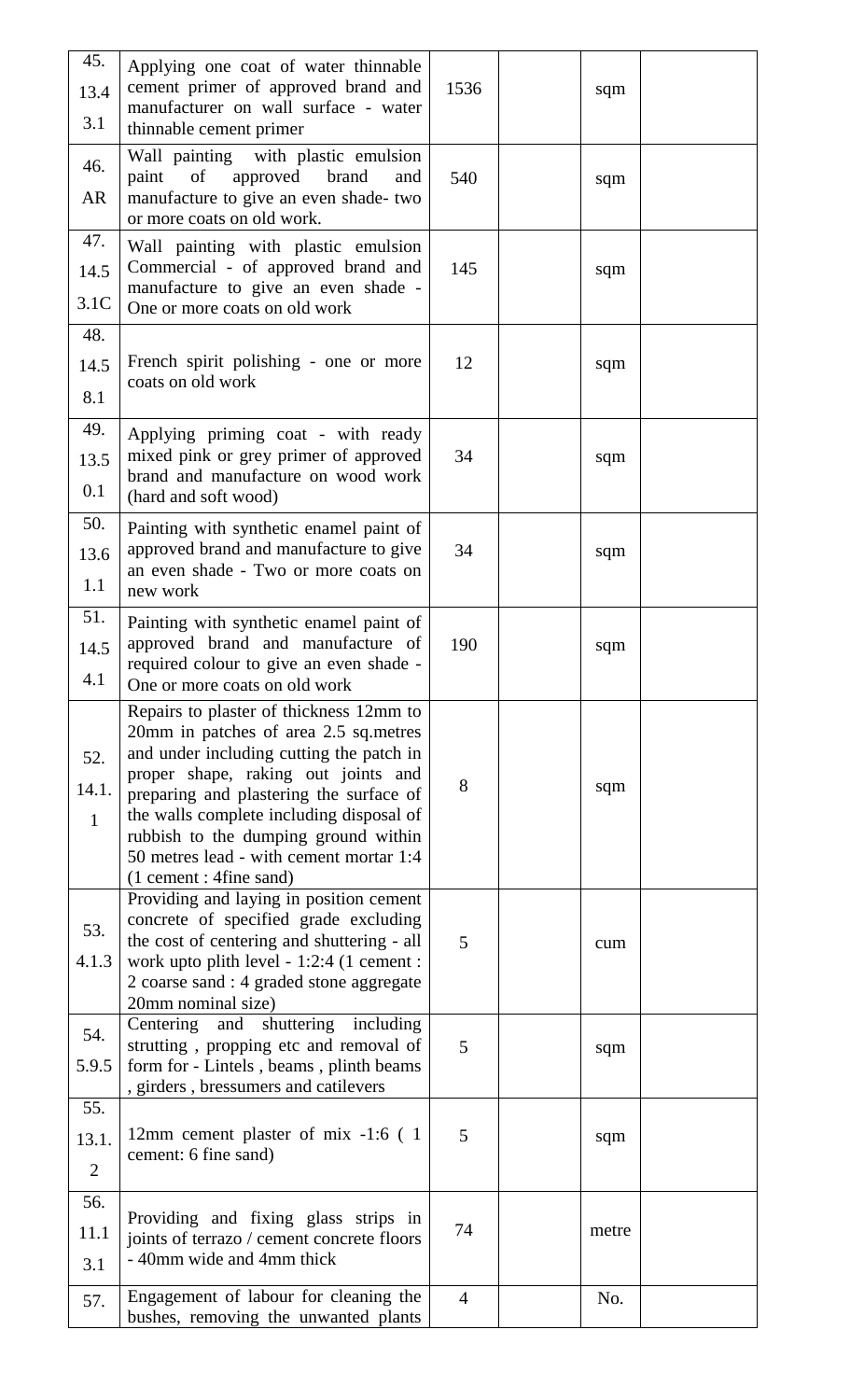| MR                           | alround the quarters premises, including<br>cleaning the terrace and disposal etc.<br>complete as directed by the Engineer-in-                                                                                                                                                                                                                                                                                                                                                                                                                                                 |              |       |  |
|------------------------------|--------------------------------------------------------------------------------------------------------------------------------------------------------------------------------------------------------------------------------------------------------------------------------------------------------------------------------------------------------------------------------------------------------------------------------------------------------------------------------------------------------------------------------------------------------------------------------|--------------|-------|--|
|                              | charge                                                                                                                                                                                                                                                                                                                                                                                                                                                                                                                                                                         |              |       |  |
| 58.                          | Dismantling C.I. or asbestos rain water                                                                                                                                                                                                                                                                                                                                                                                                                                                                                                                                        |              |       |  |
| 15.4                         | pipe with fittings and clamps including                                                                                                                                                                                                                                                                                                                                                                                                                                                                                                                                        | 12           | metre |  |
| 2.1                          | stacking the material within 50 metres<br>lead - 75 to 80mm dia pipe                                                                                                                                                                                                                                                                                                                                                                                                                                                                                                           |              |       |  |
| 59.                          | Dismantling C.I. or asbestos rain water                                                                                                                                                                                                                                                                                                                                                                                                                                                                                                                                        |              |       |  |
| 15.4                         | pipe with fittings and clamps including                                                                                                                                                                                                                                                                                                                                                                                                                                                                                                                                        | 24           | metre |  |
| 2.2                          | stacking the material within 50 metres                                                                                                                                                                                                                                                                                                                                                                                                                                                                                                                                         |              |       |  |
|                              | lead - 100 mm dia pipe                                                                                                                                                                                                                                                                                                                                                                                                                                                                                                                                                         |              |       |  |
|                              | Finishing walls with premium acrylic                                                                                                                                                                                                                                                                                                                                                                                                                                                                                                                                           |              |       |  |
| 60.                          | smooth exterior paint with silicon                                                                                                                                                                                                                                                                                                                                                                                                                                                                                                                                             |              |       |  |
| 14.6                         | additives of required shade - old work                                                                                                                                                                                                                                                                                                                                                                                                                                                                                                                                         | 996          | sqm   |  |
| 7.1                          | (two or more coats applied $@$ 1.43 ltr /<br>10 sqm) over existing cement paint                                                                                                                                                                                                                                                                                                                                                                                                                                                                                                |              |       |  |
|                              | surface                                                                                                                                                                                                                                                                                                                                                                                                                                                                                                                                                                        |              |       |  |
|                              | Brick work with common burnt clay                                                                                                                                                                                                                                                                                                                                                                                                                                                                                                                                              |              |       |  |
|                              | F.P.S (non modular) bricks of class                                                                                                                                                                                                                                                                                                                                                                                                                                                                                                                                            |              |       |  |
| 61.                          | designation 7.5 in superstructure above                                                                                                                                                                                                                                                                                                                                                                                                                                                                                                                                        | $\mathbf{1}$ | cum   |  |
| 6.4.2                        | plinth level upto floor five level in all                                                                                                                                                                                                                                                                                                                                                                                                                                                                                                                                      |              |       |  |
|                              | shapes and sizes in - cement mortar 1:6                                                                                                                                                                                                                                                                                                                                                                                                                                                                                                                                        |              |       |  |
|                              | (1 cement : 6 coarse sand)                                                                                                                                                                                                                                                                                                                                                                                                                                                                                                                                                     |              |       |  |
| 62.                          | 15mm cement plaster on the rough side                                                                                                                                                                                                                                                                                                                                                                                                                                                                                                                                          |              |       |  |
| 13.2.                        | of single or half brick wall of mix - 1:6                                                                                                                                                                                                                                                                                                                                                                                                                                                                                                                                      | 7            | sqm   |  |
| $\overline{2}$               | (1cement: 6 fine sand)                                                                                                                                                                                                                                                                                                                                                                                                                                                                                                                                                         |              |       |  |
|                              |                                                                                                                                                                                                                                                                                                                                                                                                                                                                                                                                                                                |              |       |  |
| 63.<br>34.1.<br>$\mathbf{1}$ | Providing two legged scaffolding using<br>15 cm diameter blue - gum posts or<br>casurina posts or best quality bamboo -<br>posts of 4m over all length (3.0m height<br>$+$ 0.5 m projection $+$ 0.5 into the<br>ground) the distance between the two<br>rows being 1.25 m and the spacing of<br>posts with 0.5 m overlap on either side<br>and braces to step up and providing a<br>platform with country wood planks of<br>40mm thick and 1m width etc in a<br>complete form using coir and nails 1 m<br>run (Rate of scaffolding for a height of 3)<br>m and lenghth of 1 m) | 11           | Rmt   |  |
| 64.                          |                                                                                                                                                                                                                                                                                                                                                                                                                                                                                                                                                                                |              |       |  |
|                              | Exta<br>for<br>Providing<br>legged<br>two<br>scaffolding for every additional height                                                                                                                                                                                                                                                                                                                                                                                                                                                                                           | 11           | Rmt   |  |
| 34.1.                        | of 2.5 m (Rate for scaffolding for a                                                                                                                                                                                                                                                                                                                                                                                                                                                                                                                                           |              |       |  |
| $\overline{2}$               | height of 3 m and length of 1m)                                                                                                                                                                                                                                                                                                                                                                                                                                                                                                                                                |              |       |  |
|                              | Cement concrete flooring 1:2:4<br>(1)                                                                                                                                                                                                                                                                                                                                                                                                                                                                                                                                          |              |       |  |
| 65.                          | cement : 2 coarse sand : 4 graded stone                                                                                                                                                                                                                                                                                                                                                                                                                                                                                                                                        |              |       |  |
|                              | aggregate) finished with a floating coat                                                                                                                                                                                                                                                                                                                                                                                                                                                                                                                                       |              |       |  |
| 11.3.                        | of neat cement, including cement slurry,                                                                                                                                                                                                                                                                                                                                                                                                                                                                                                                                       | 17           | sqm   |  |
| $\mathbf{1}$                 | but excluding the cost of nosing of steps                                                                                                                                                                                                                                                                                                                                                                                                                                                                                                                                      |              |       |  |
|                              | etc .complete - 40mm thick with 20mm                                                                                                                                                                                                                                                                                                                                                                                                                                                                                                                                           |              |       |  |
|                              | nominal size stone aggregate                                                                                                                                                                                                                                                                                                                                                                                                                                                                                                                                                   |              |       |  |
| 66.                          |                                                                                                                                                                                                                                                                                                                                                                                                                                                                                                                                                                                |              |       |  |
| 14.3                         | Providing and fixing finished brass hard                                                                                                                                                                                                                                                                                                                                                                                                                                                                                                                                       | 8            | each  |  |
| 5.5                          | drawn hooks and eyes -100mm                                                                                                                                                                                                                                                                                                                                                                                                                                                                                                                                                    |              |       |  |
|                              |                                                                                                                                                                                                                                                                                                                                                                                                                                                                                                                                                                                |              |       |  |
| 67.                          | Providing and fixing M.S.round or<br>bars with M.S.flats at required<br>squre                                                                                                                                                                                                                                                                                                                                                                                                                                                                                                  | 28           | kg    |  |